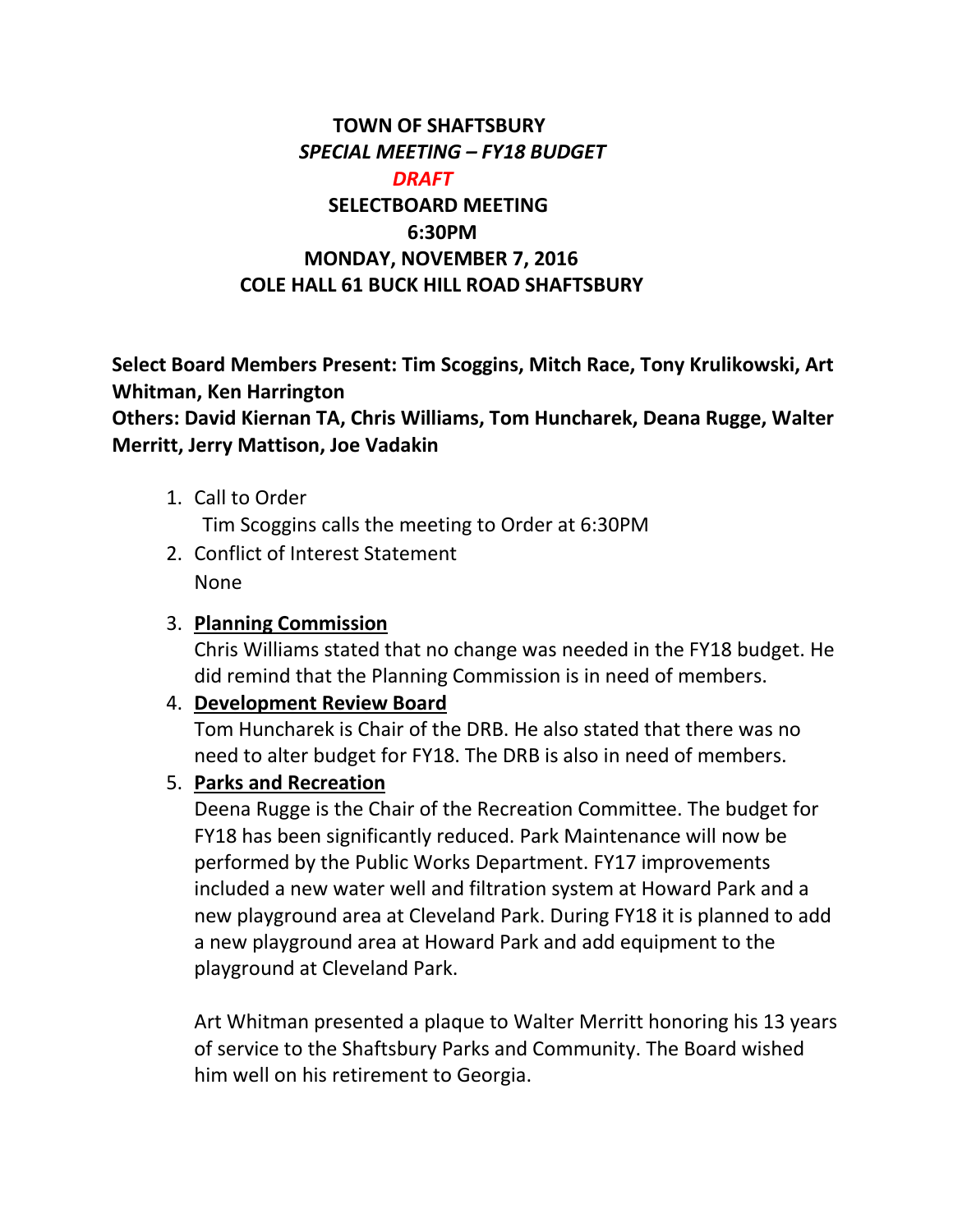# 6. **Emergency Management**

#### **Fire Warden**

Jerry Mattison reminded the Board to keep up on ICS standard training. The budget for both areas will remain the same. More NOMEX firefighting gear will be bought for the wildland fire crew

### 7. **Fire Department**

Chief Joe Vadakin represented the Fire Department. The overall budget will remain the same for FY18. Funds will be moved from equipment to firehouse maintenance so that windows can be replaced at the Buck Hill firehouse. The windows are in poor condition and this will be a two year plan to replace them. Chief Vadakin stated that firefighter equipment, turnout gear, has been improved over the last two years so they will not need as much and the funds can go firehouse maintenance. Both the Fire Chief and TA have worked on a Fire Truck replacement schedule. The goal is to separate the purchase timing so that trucks can be bought with reserve funds and no borrowing. Two of the current

trucks were bought in the same year. No increase in reserve fund this year. Planned increase for next year as more of the current debt is paid off.

## **8. Highways –Public Works**

The TA provided a review as the Foreman had been out snow plowing the preceding night and day.

The most significant change is in Administration, adding a  $6<sup>th</sup>$  employee to Public Works. The cost of this employee is partially offset by the elimination of the Parks employee, and the Assistant Water Superintendent. Public Works will now maintain the Parks and two current employees are being trained and certified to become the Water Department staff.

### 9. **Cemetery**

Cemetery expenses increase 43%. This is due to the Town being required to take over Grandview Cemetery and a small abandoned cemetery in Shaftsbury Hollow. These are offset by projected increased revenues projected for FY18.